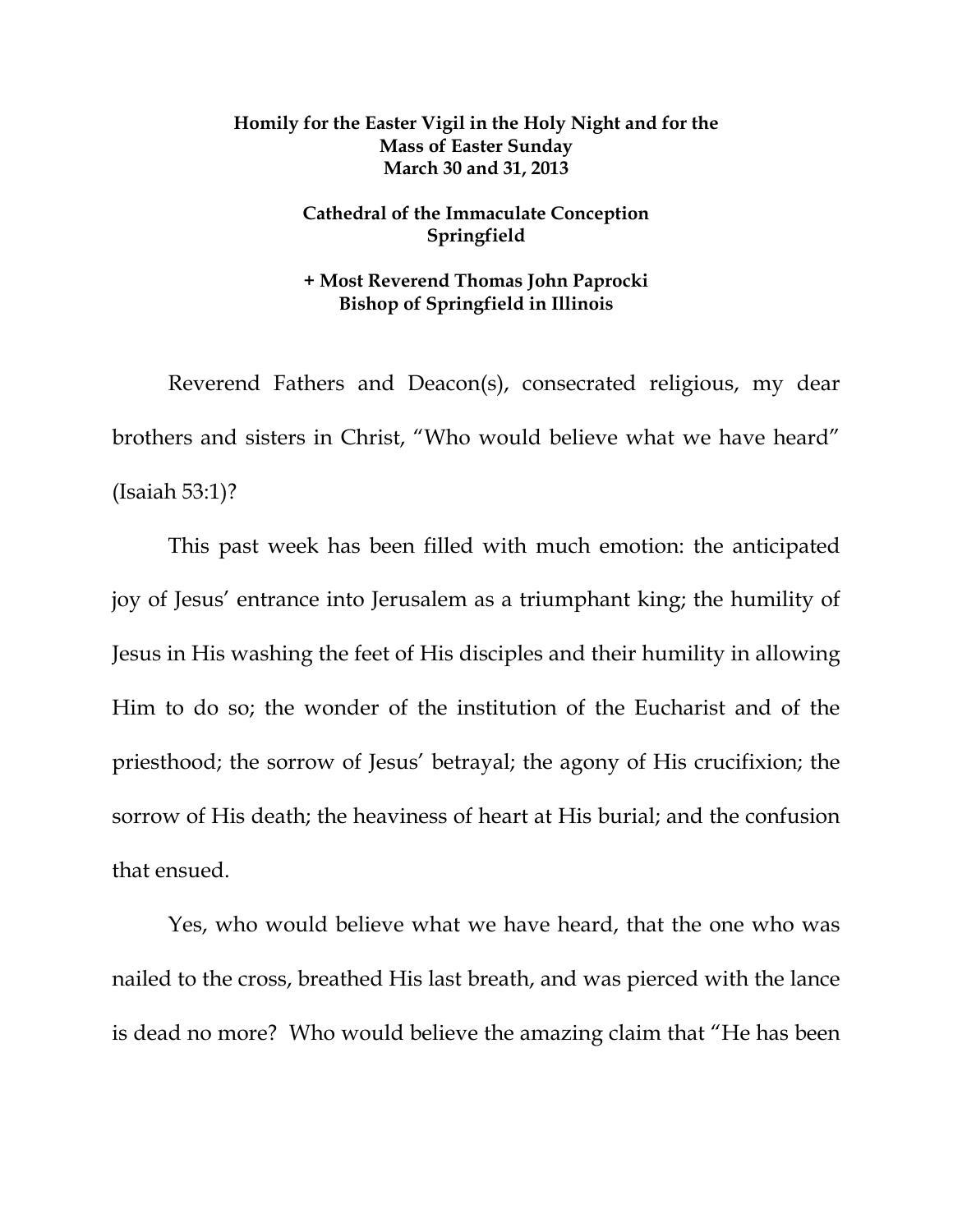raised" (Luke 24:6)? It seems, according to the normal course of things, preposterous. Yet that is precisely why we are here.

 We have come today to celebrate and make much of an absence. We do not celebrate the absence of someone we do not like, but rather the absence of the One who loves us even to the point of death. We come to celebrate not what was found, but what was not found. On entering the tomb, Saint Peter and the beloved disciple "saw the burial cloths there, and the cloth that had covered His head, not with the burial cloths but rolled up in a separate place," but, as the women before them, "they did not find the body of the Lord Jesus" (John 20:6-7; Luke 24:3).

 From the first moment the news spread there were many who were incredulous. As St. Luke's Gospel puts it, "their story seemed like nonsense, and they did not believe them" (Luke 24:11). Others claimed instead that the women or the Apostles simply stole the body during the night, even though guards were stationed there to prevent such an undertaking (cf. Matthew 27:65). As it was then so it is today: One question echoes down through the centuries to every man and woman, to every boy and girl: "Who would believe what we have heard?"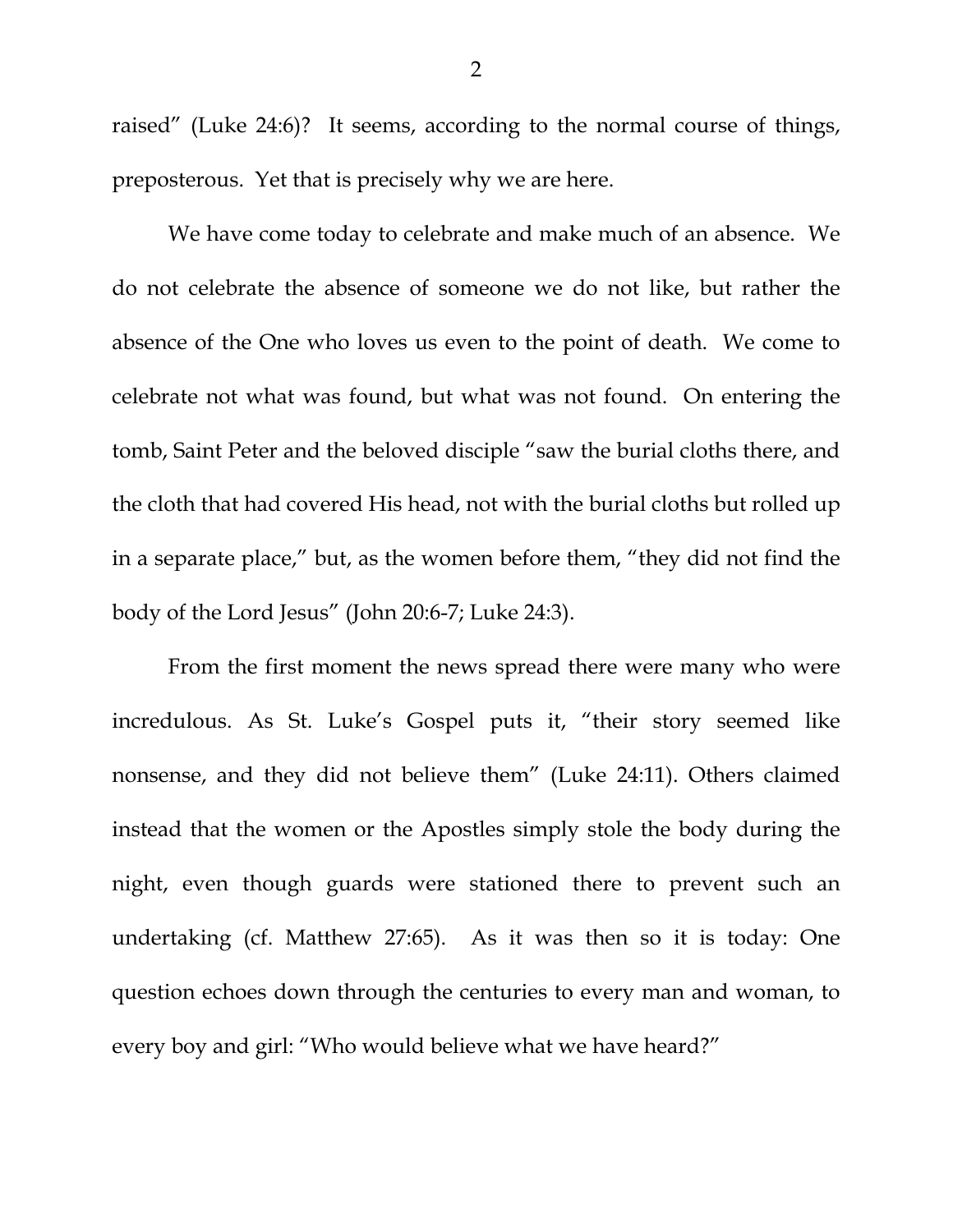There may even be some among us now who think it is nonsense that the Church claims her Lord, who is both God and man, is indeed risen from the dead even as He said.

So what changed? How did those first disciples and apostles move from thinking the idea of resurrection was nonsense, to accepting this mystery as a profound truth that dramatically changed their lives? How do people today move from skepticism to conviction that the Lord is risen, that the gates of heaven have been opened, and that all of us are invited to rise with Him to the glory of heaven? The answer starts with God's grace, but its outcome will depend on whether our minds and hearts are open to hearing this word and receiving the gift of faith.

In this regard, we cannot forget, dear brothers and sisters, that "with Jesus' Resurrection stands or falls the Christian faith… It is the center of our religion."1 As Saint Paul wrote to the Church at Corinth: "If Christ has not been raised, your faith is futile and you are still in your sins. Then those also who have fallen asleep in Christ have perished. If for this life only we have hoped in Christ, we are of all men most to be pitied" (I Corinthians 15:17-19). But, on the other hand, if Christ has been raised,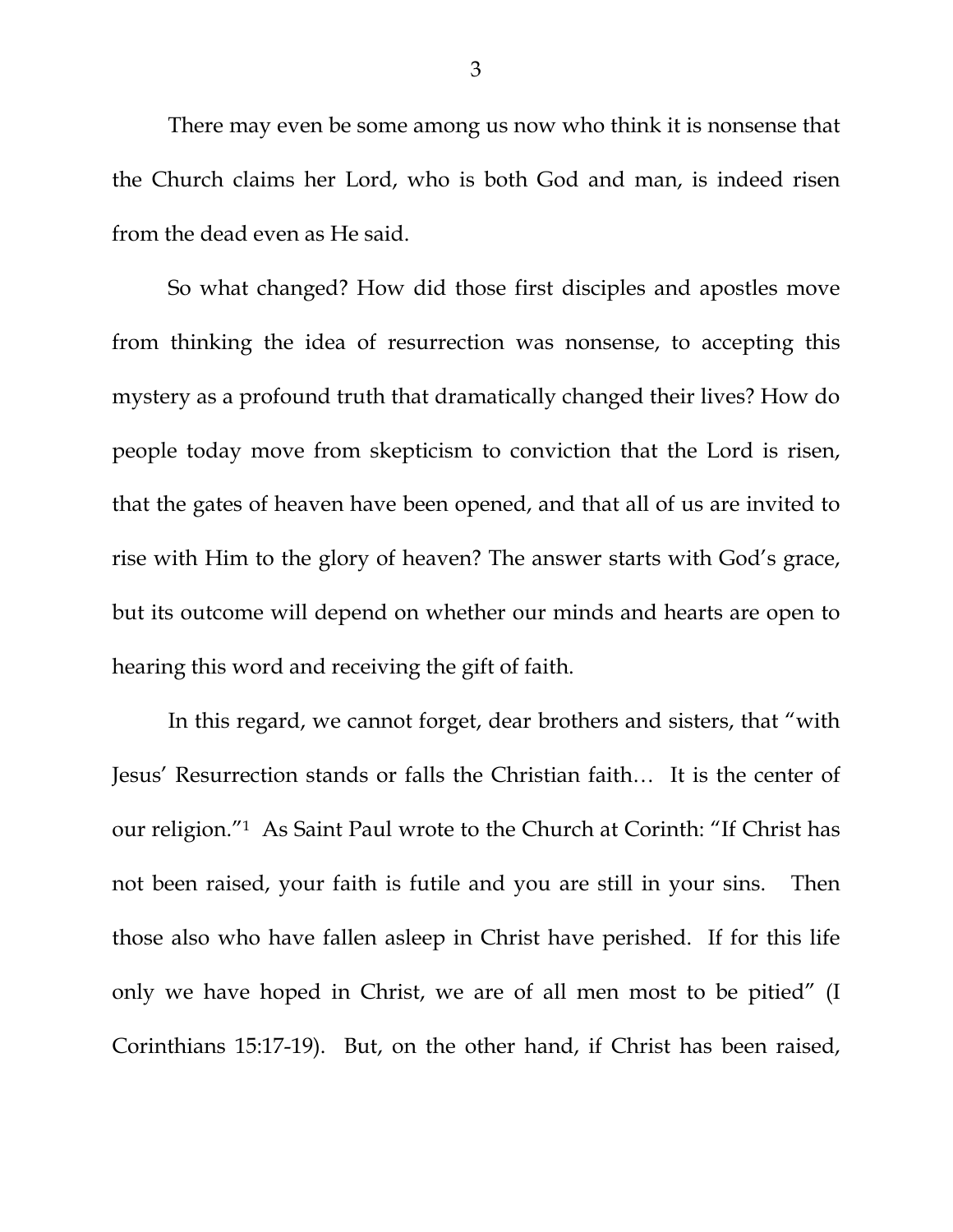then everything is changed, the world has a new foundation, and death itself has been destroyed.

 We have come here [tonight/today] because we know with the certainty that only faith can give that the Lord Jesus Christ is not dead but alive! He appeared to the Eleven, to the women, and to more than five hundred others. He has eaten fish and allowed himself to be touched. He is no ghostly apparition, but lives in His physical, glorified body. And to this same newness of life He calls every person who will believe what we have heard. To those who place their faith in Him, He unites them with Himself in His Body, the Church; He gives to them a share in the very life of the Triune God; and He reserves for them a place in his kingdom of everlasting joy and peace for those who remain faithful to him to the end. All of this is hidden in the finding and in the announcement of the empty tomb in which He had been laid. This is indeed good news and in this proclamation we rejoice and cry out, "Alleluia! He is risen!"

 On these three simple words, "He is risen," rests the foundation not only of our faith, but of every aspect of our lives. If we truly believe that Christ is risen from the dead and that we have been given the hope of rising with Him to new life, our lives can never be the same as they were